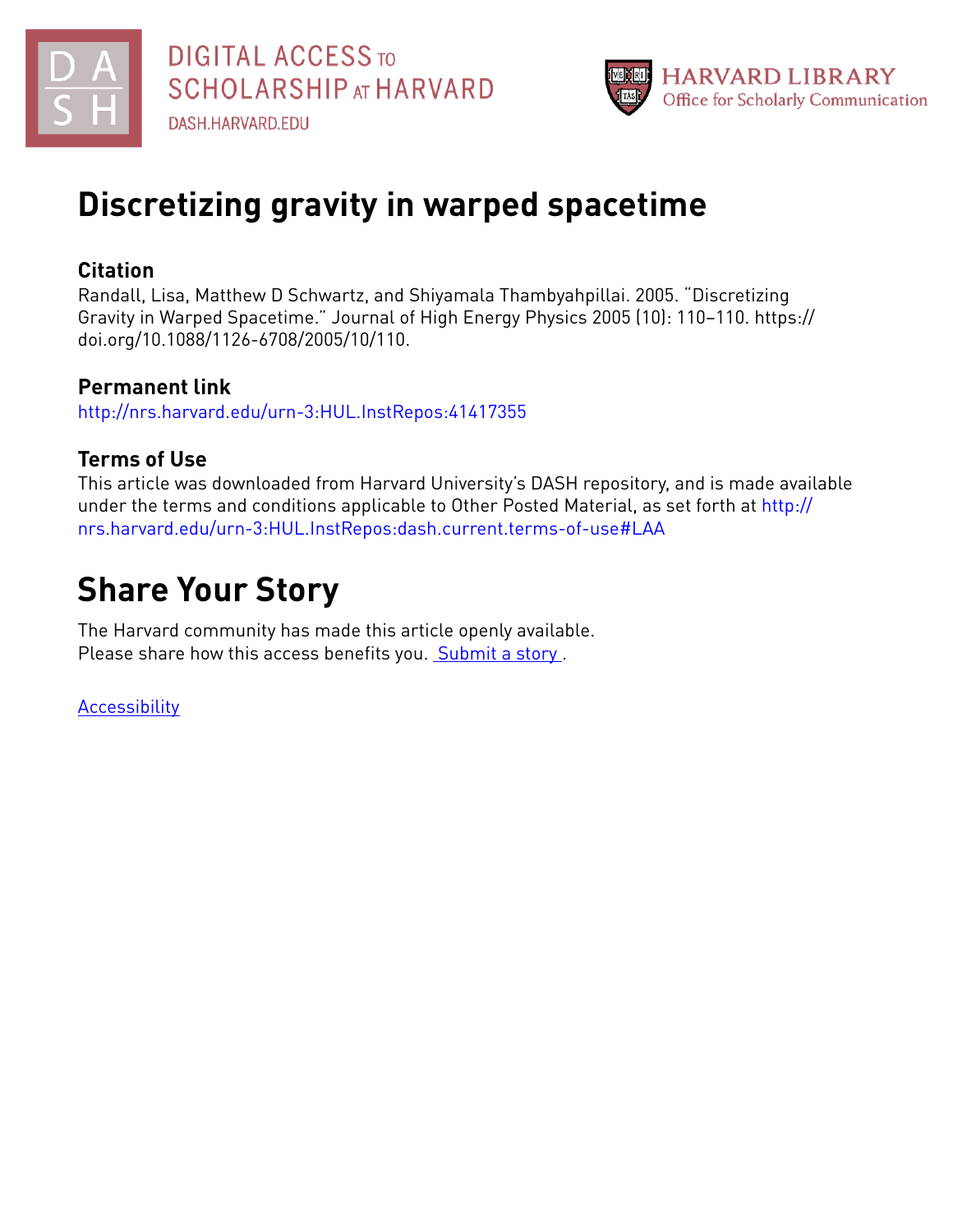

Published by Institute of Physics Publishing for SISSA

Received: August 2, 2005 Accepted: October 26, 2005 PUBLISHED: October 31, 2005

## Discretizing gravity in warped spacetime

Lisa Randall, $^a$  Matthew D. Schwartz $^b$  and Shiyamala Thambyahpillai $^a$ 

<sup>a</sup>Department of Physics, Harvard University Cambridge, MA 02138, U.S.A.  $b$ Department of Physics, University of California and Theoretical Physics Group, Lawrence Berkeley National Laboratory Berkeley, CA 94720, U.S.A.  $E\text{-}mail:$  [randall@physics.harvard.edu](mailto:randall@physics.harvard.edu), [mdschwartz@lbl.gov](mailto:mdschwartz@lbl.gov), [thamby@physics.harvard.edu](mailto:thamby@physics.harvard.edu)

Abstract: We investigate the discretized version of the compact Randall-Sundrum model. By studying the mass eigenstates of the lattice theory, we demonstrate that for warped space, unlike for flat space, the strong coupling scale does not depend on the IR scale and lattice size. However, strong coupling does prevent us from taking the continuum limit of the lattice theory. Nonetheless, the lattice theory works in the manifestly holographic regime and successfully reproduces the most significant features of the warped theory. It is even in some respects better than the KK theory, which must be carefully regulated to obtain the correct physical results. Because it is easier to construct lattice theories than to find exact solutions to GR, we expect lattice gravity to be a useful tool for exploring field theory in curved space.

Keywords: [Lattice Models of Gravity, Field Theories in Higher Dimensions, Lattice](http://jhep.sissa.it/stdsearch) [Quantum Field Theory](http://jhep.sissa.it/stdsearch).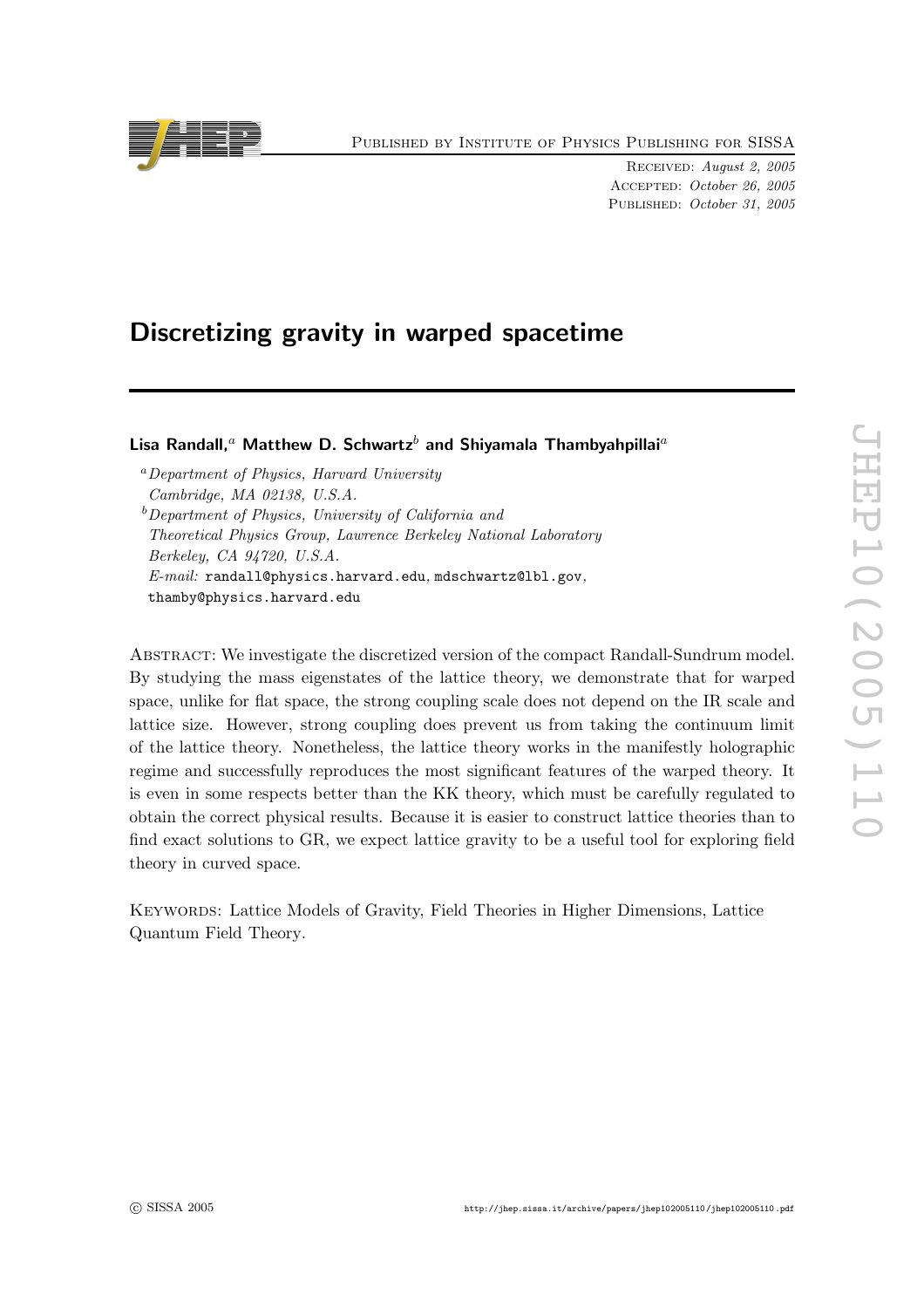#### **Contents**

|    | 1. Introduction                              | 1                       |
|----|----------------------------------------------|-------------------------|
| 2. | Set-up                                       | $\bf{2}$                |
| 3. | Mass eigenstates                             | $\overline{\mathbf{4}}$ |
|    | Rough, local flat space approximation<br>3.1 | $\overline{4}$          |
|    | Improved solutions<br>$3.2\phantom{0}$       | $\overline{5}$          |
| 4. | Strong coupling                              | 9                       |
|    | Flat space<br>4.1                            | 9                       |
|    | Warped space<br>4.2                          | 11                      |
| 5. | Conclusion                                   | 13                      |

#### 1. Introduction

Warped geometries, such as the background used in Randall-Sundrum model [\[1, 2](#page-15-0)], have provided many insights into general relativity and holography. However, it is very di fficult to find exact solutions to Einstein's equations, so only a handful of warped geometries are known. It would be useful to have a tool for constructing theories that reproduce the features of the warped geometries without having to find and stabilize an appropriate gravitational source. Discrete gravitational dimensions could be such a tool  $[3-6]$  $[3-6]$  $[3-6]$ . If we work in the e ffective field theory framework with a cuto ff, we may be able to learn a lot about general realtivity without needing exact solutions, as long as the discrete theory can be trusted. Of course, this will not tell us about the energy-momentum tensor to generate such a background, but we can use the discrete model as a tool for investigating stability of the system, the existence of ghosts, and the strong coupling scale, for example. In this paper, we study the the discretization of a single extra dimension in which we impose the exponential warp factor of the Randall-Sundrum model. Although previous work discussed discrete nongravitational extra dimensions for RS  $[7-12]$  $[7-12]$ , so far gravity has not been included in the discretized model. We will find that many of the features of the continuum gravitational theory are correctly reproduced, and that some of the problems with flat space lattice gravity are ameliorated.

The discretized model has a number of sites, each of which has a separate fourdimensional metric, and, in the minimal case, has only nearest neighbor links. In the case of flat space, it has been shown that the there is a limit to how small the lattice spacing can be that depends on the overall size of the lattice. This implies that there is no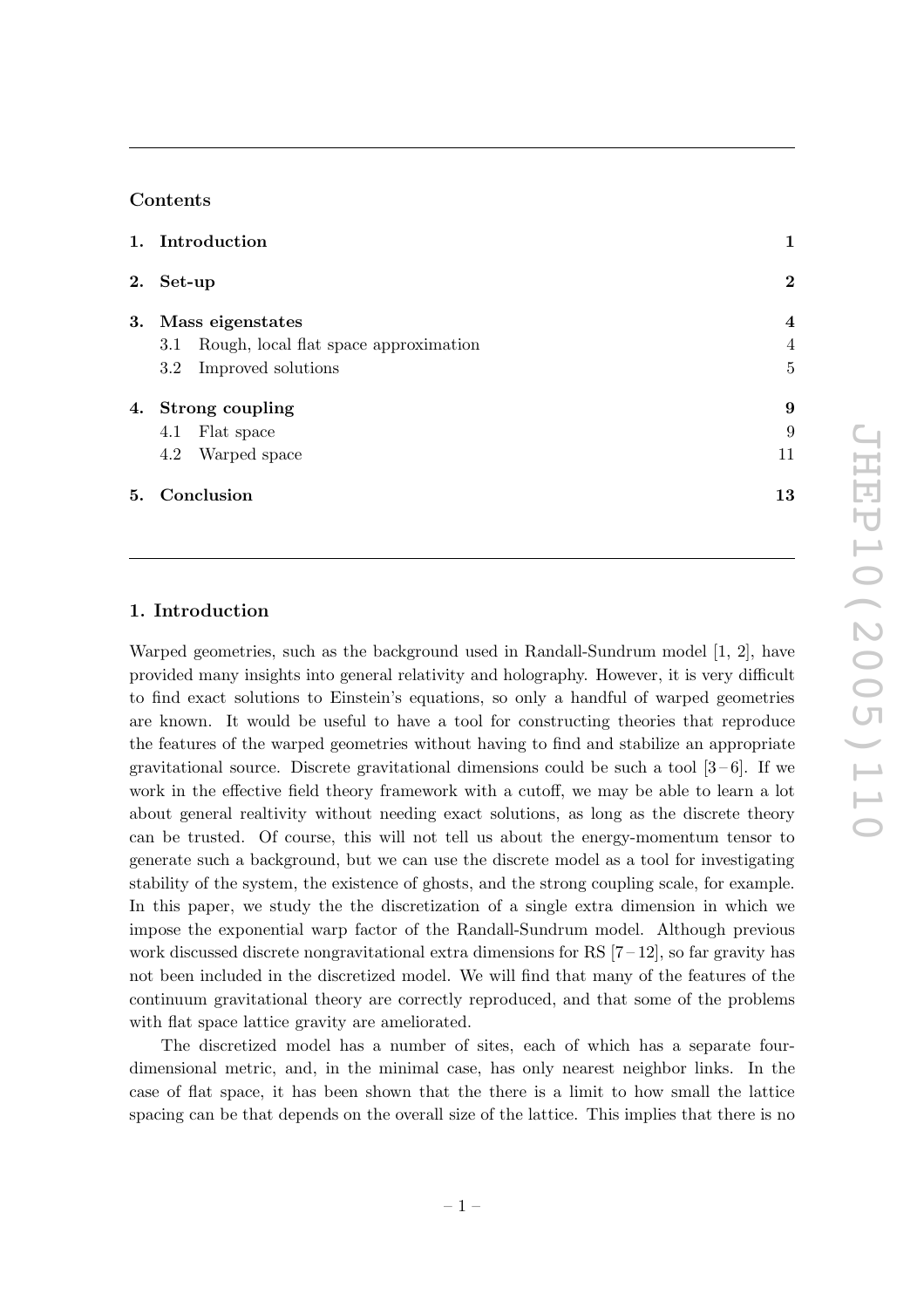<span id="page-3-0"></span>good continuum limit and it is impossible to reproduce 5D gravity all the way up to the five dimensional Planck scale. The absence of the continuum limit in the flat case could be connected to the absence of a simple local holographic description. It seems reasonable that a four-dimensional discretized theory should exist for the warped case, which does have a dual lower-dimensional description.

The flat space strong coupling problems result from two properties of the Kaluza-Klein spectrum: there is a very light mode and that mode couples equally over the entire theory space. Both of these properties are the result of the discretized kinetic term, which introduces large mixing between the additional scalars that were originally associated with a single site. The mixing leads to a light highly delocalized mode, whose strong interactions invalidate a low-energy description at a strong coupling scale that lies well below the top of the KK tower. This is a less severe problem in the warped geometry, because the strong warp-factor dependence in the kinetic term keeps the modes localized on only a few sites. The absence of strong mixing means that the localized modes are not lighter than you would naively expect.

However, the warp factor only protects against mixing of modes that are localized on sites further apart than the AdS curvature scale. When the theory is discretized on smaller scales, the theory resembles flat space. Within the AdS curvature scale, modes do mix and get delocalized. So although it is possible to reproduce many of the features of the continuum theory with the discretized version, it is still not possible to achieve the true continuum limit. Nevertheless, we find that the dangerous UV/IR problem is absent: the lattice is self-consistent for any number of sites.

#### 2. Set-up

We will be concerned with the Poincare patch of  $AdS_5$ , which is described by the metric

$$
ds^{2} = e^{-2ky} g_{\mu\nu}(x, y) dx^{\mu} dx^{\nu} + dy^{2}.
$$
 (2.1)

As in RS, we impose orbifold boundary conditions at  $y = 0$  and  $y = \pi R$ . The 5D gravitational lagrangian in this background is

$$
\mathcal{L} = M_5^3 \sqrt{g_5} (R_5 - 12k^2) \tag{2.2}
$$

$$
= M_5^3 \sqrt{g} \Big[ e^{-2ky} R_4 - 12k^2 + \partial_y (e^{-2ky} g_{\mu\nu}) (g^{\mu\rho} g^{\nu\sigma} - g^{\mu\nu} g^{\rho\sigma}) \partial_y (e^{-2ky} g_{\rho\sigma}) \Big]. \tag{2.3}
$$

We are interested in linear fluctuations so we expand  $g_{\mu\nu} = \eta_{\mu\nu} + h_{\mu\nu}$ . Then, the terms quadratic in h, after some integration by parts, are

$$
\mathcal{L} = \frac{1}{4} M_5^3 \left\{ e^{-2ky} \left[ h_{\mu\nu} \Box h_{\mu\nu} + 2h_{\mu\nu,\alpha}^2 - 2h_{\mu\nu,\mu}h_{,\mu} + h_{,\mu}^2 \right] + e^{-4ky} \left[ (\partial_y h_{\mu\nu})^2 - (\partial_y h)^2 \right] \right\}.
$$
\n(2.4)

To discretize the fifth dimension, we choose points evenly spaced in the y-coordinate:

$$
y_j = ja, \qquad j = 0 \cdots N, \tag{2.5}
$$

where N is the number of lattice sites and  $a = R/N$  is the lattice spacing. This is not the only possibility, and discretizing in a di fferent coordinate may result in a drastically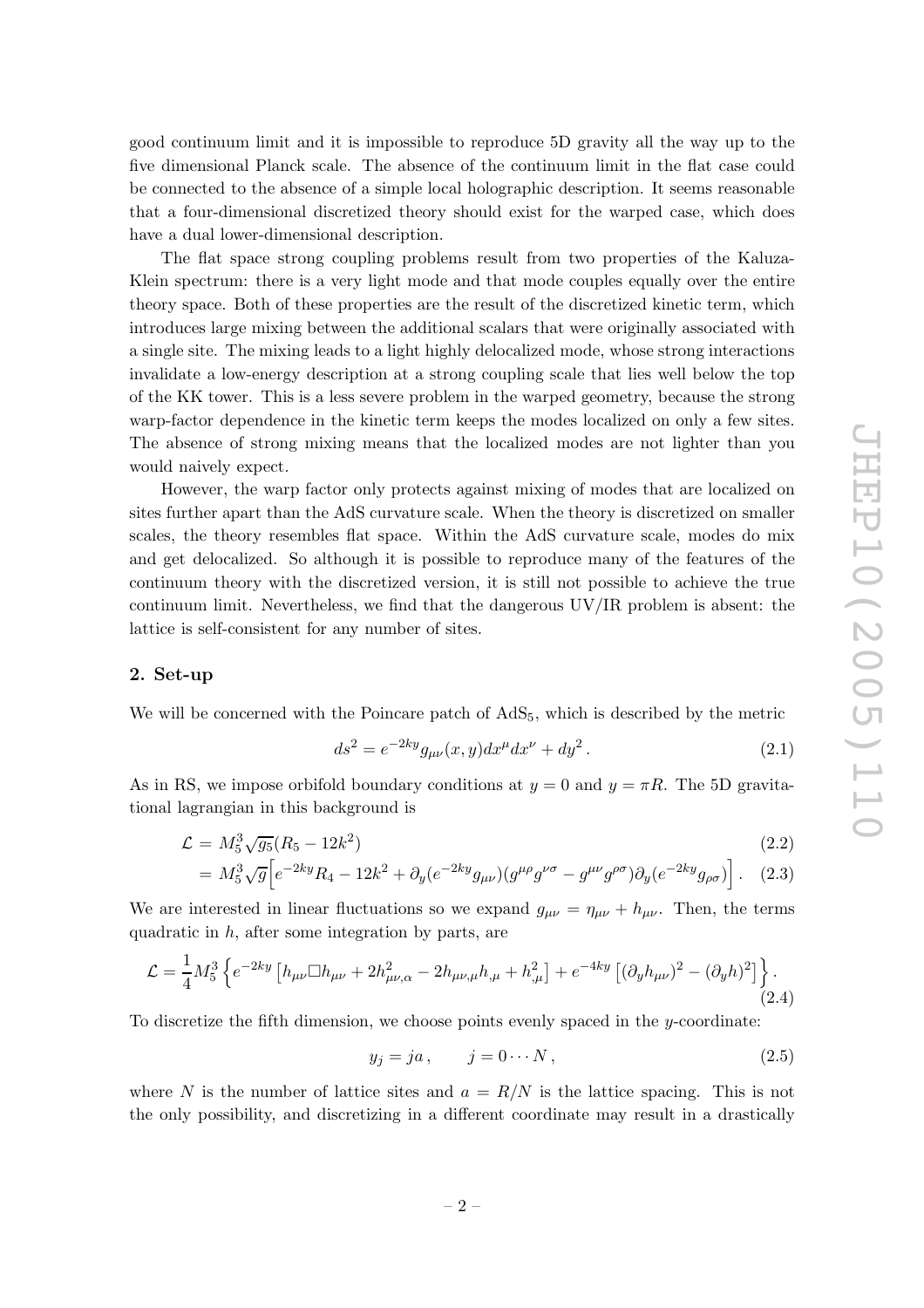different lattice theory. However, y is in some sense the natural choice, since it is a geodesic coordinate for the Poincare patch (unlike, say, the conformal coordinate z). But more importantly, we can justify using y a posteriori because this discretization will lead to a lattice theory with some of the holographic features of AdS that we expect to see. We replace derivatives in the  $y$  direction by differences. For example

$$
e^{-4ky} (\partial_y h_{\mu\nu})^2 \to \frac{1}{a^2} e^{-4kja} (h_{\mu\nu}^{j+1} - h_{\mu\nu}^j)^2.
$$
 (2.6)

This brings out additional ambiguities related to the evaluation of the warping prefactor, and to boundary terms which appear if we integrate by parts before discretizing. However, again, our choices will be justified a posteriori. In any case, if the lattice theory is to be trusted, we should expect that these ambiguities are irrelevant in the continuum limit, which we discuss below.

Thus we get

$$
\mathcal{L} = \frac{1}{4} M^2 \sum_{j} e^{-2kaj} h_{\mu\nu}^j \Box h_{\mu\nu}^j + e^{-4kaj} \left[ \frac{1}{a^2} (h_{\mu\nu}^{j+1} - h_{\mu\nu}^j)^2 - \frac{1}{a^2} (h^{j+1} - h^j)^2 \right],\tag{2.7}
$$

with  $M = \sqrt{M_5^3 a}$  the effective 4D Planck scale on the sites. Going to canonical normalization

$$
\widehat{h_j} = Me^{-kaj}h_j \tag{2.8}
$$

we get a standard lattice action

$$
\mathcal{L} = \frac{1}{4} \sum_{j} \hat{h}^{j}_{\mu\nu} \Box \hat{h}^{j}_{\mu\nu} + M_{ij} (\hat{h}^{i}_{\mu\nu} \hat{h}^{j}_{\mu\nu} - \hat{h}^{i} \hat{h}^{j})
$$
(2.9)

with mass matrix

$$
M_{ij} = \frac{1}{a^2} e^{-2ka(j-1)} \left[ (e^{2ka} + e^{-2ka}) \delta_{ij} - e^{ka} \delta_{i+1,j} - e^{-ka} \delta_{i-1,j} \right]. \tag{2.10}
$$

Note that this is essentially the same mass matrix as for a gauge boson  $(7, 9-11)$  $(7, 9-11)$  $(7, 9-11)$ .

At this point it is helpful to think about the values for  $a, k$ , and M that we would like to study, which are determined by the continuum limit in which we are interested. As in flat space, we would like to know whether we can have  $N \to \infty$  in such a way that the lattice matches the continuum between any two scales  $\Lambda_{UV}$  and  $\Lambda_{IR}$ . In the case of the compact Randall-Sundrum model relevant for the standard model, which has  $k \sim M$ and  $R \sim 30M^{-1}$ , the limitation  $a > M^{-1}$  implies that  $N = R/a < 30$  in this particular case. This is simply because in RS1 the fifth dimension is only about 30 Planck units wide. Nonetheless, discretization on the scale of  $M^{-1}$  would be sufficient in principle to achieve a theory that is valid up to the scale M, the same scale as the continuum limit.

In flat space, large-N allows you to make a theory that is valid deeper in the infrared. This is also true for the RS model, but only by taking a larger "volume" (that is  $R$ ). In this case,  $\Lambda_{IR}$  would be smaller. We will allow k, N, and a to be free parameters, with the understanding that a will always be greater than  $M^{-1}$  and N will be taken as large as necessary to achieve any desired IR cutoff.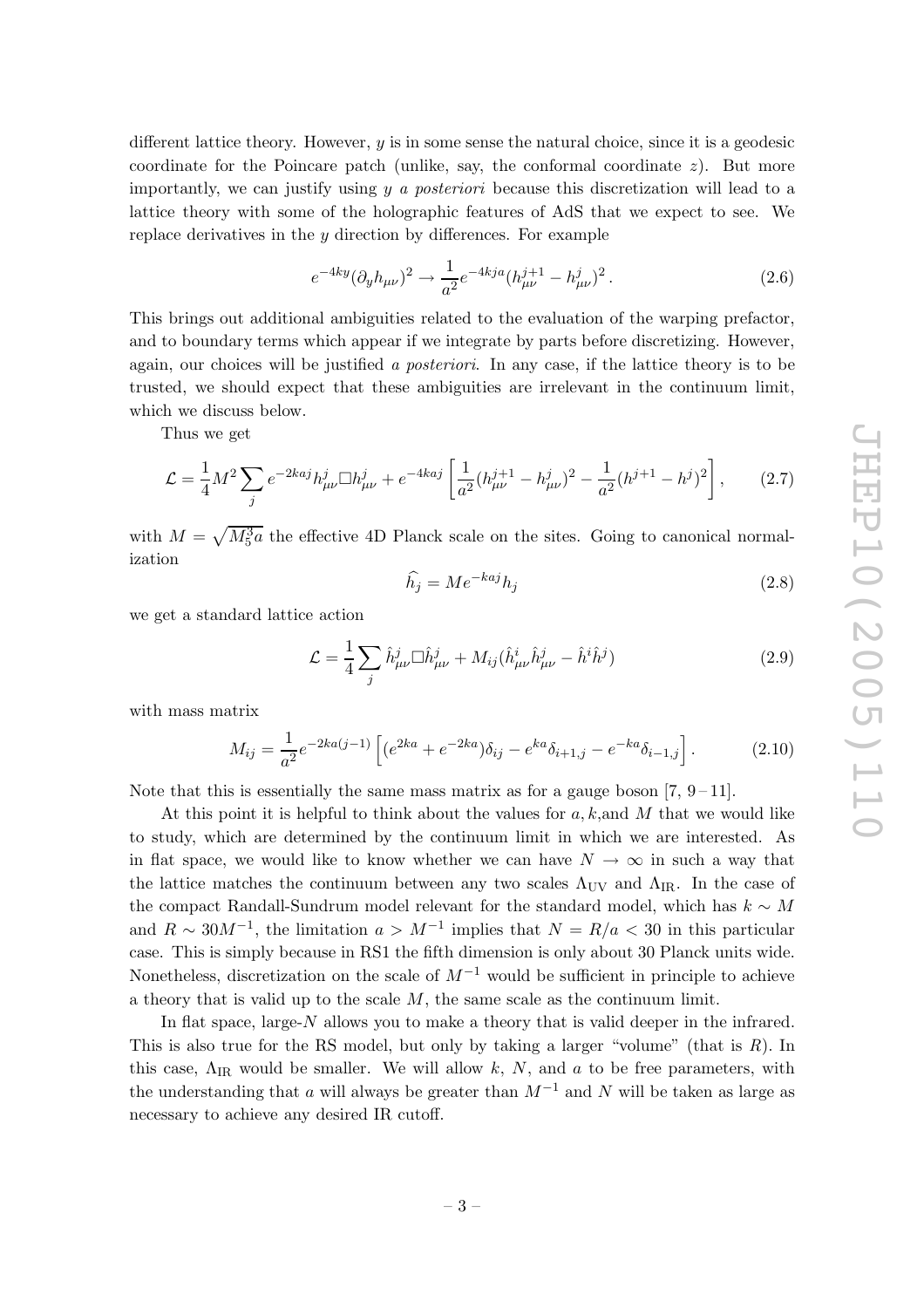<span id="page-5-0"></span>

**Figure 1:** The exact eigenvalues for  $N = 100$  and  $ka = 0.1$ . On the left is a log plot, showing the geometric spacing. On the right is a close up of the lowest 20 masses, in a non-log plot. Note the linear spacing for the first  $1/(ka) = 10$  modes.

#### 3. Mass eigenstates

In this section, we will develop insight into the mass eigenstates of  $M_{ij}$ . We are working in the regime with  $a \approx M^{-1}$  and  $k \lesssim M$  so that the space is highly curved. First, we make some quick observations about the mass matrix that will uncover the important qualitative features of the warped lattice. We will afterwards perform a more careful analysis.

#### 3.1 Rough, local flat space approximation

Since  $ka < 1$ , the mass matrix is crudely approximated by

$$
M_{ij} \approx N_{ij} \approx \frac{1}{a^2} e^{-2kaj} \left[ 2\delta_{ij} - \delta_{i-1,j} - \delta_{i+1,j} \right]. \tag{3.1}
$$

We have set  $e^{ka} = 1$  but not  $e^{kaj}$ , since j may be large. This mass matrix scales with position and is almost diagonal. The only non-diagonal entries are next to the diagonal, because of the nearest-neighbor lattice structure we have assumed. But since the position dependence of the warp factor is exponential, the mass eigenvalues will be geometrically spaced:

$$
m_n \approx \frac{1}{a} e^{-kan} \,. \tag{3.2}
$$

We confirm this geometric spacing numerically in figure 1.

This geometric spacing of the masses is very di fferent from the linear spacing of eigenvalues for the KK modes in RS. However, the linear RS spacing is deceptive, since there are only of order  $M/k$  relevant at any site. The remaining modes are above the local cutoff, and are in fact localized further in the UV. That is, even though the classical KK tower of RS has an infinite number of linearly spaced modes, no calculation should ever involve more than  $M/k$  of them. In fact, the linearized RS regime does appear, and the geometric spacing is actually quite natural, reproducing the modes localized throughout the bulk with masses determined by the local (warped) AdS scale.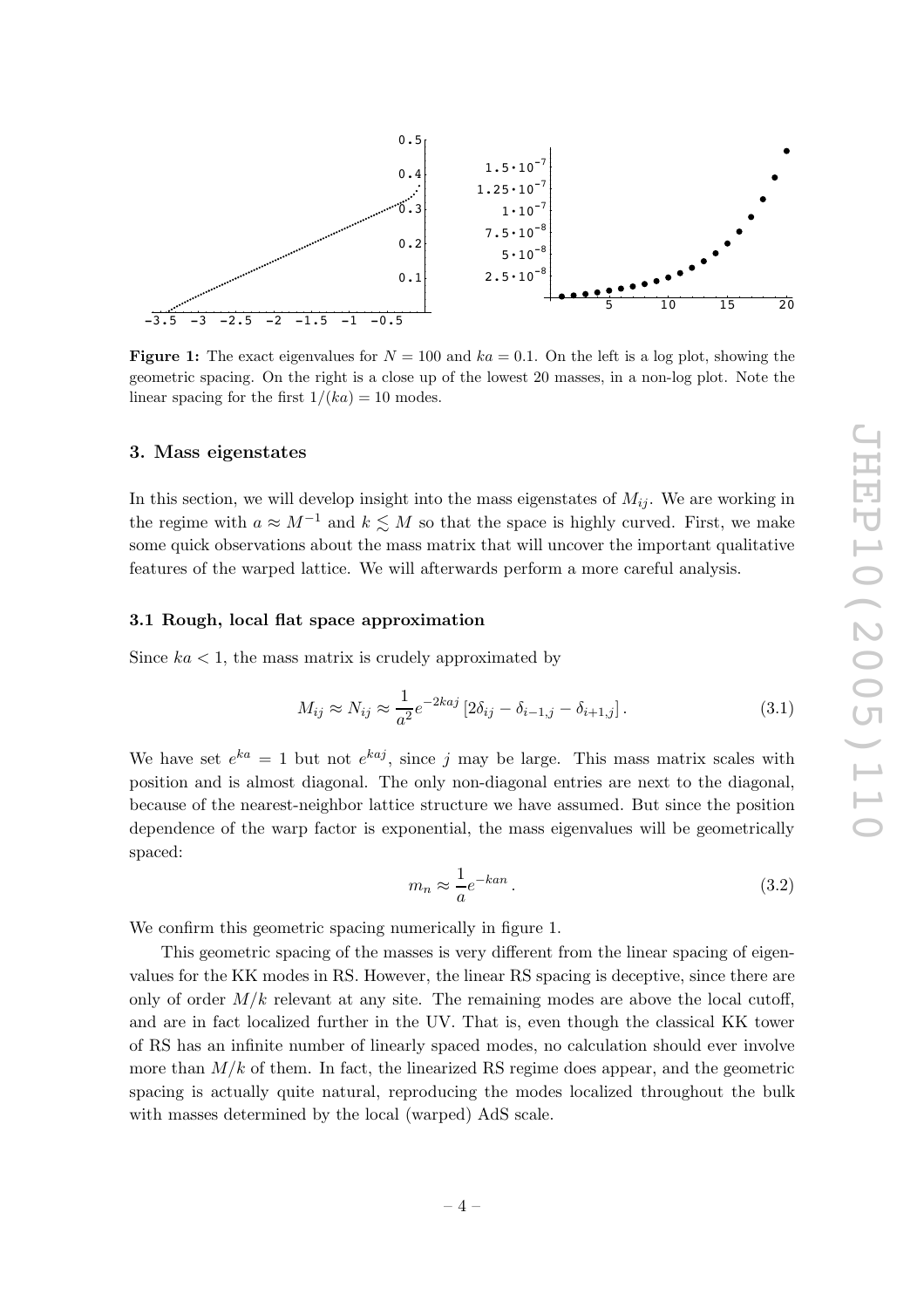<span id="page-6-0"></span>To see this, consider the elements of this matrix around  $M_{j_n j_n}$  for some fixed site  $j_n$ . From eq. [\(3.1](#page-5-0)),

$$
M_{j_n-i,j_n-j} \approx \frac{1}{a^2} e^{-2kaj_n} e^{2kaj} \left[ 2\delta_{ij} - \delta_{i-1,j} - \delta_{i+1,j} \right]. \tag{3.3}
$$

For  $j < (ka)^{-1}$  the  $e^{2kaj}$  term is approximately 1. Then in this region the mass matrix looks like flat space. So the eigenstates  $H^{(j)}$  (for this  $j_n$ ) are roughly

$$
H_i^{(j)} \sim \sin(\pi k a i j), \qquad j_n - \frac{1}{k a} < i < j_n + \frac{1}{k a} \tag{3.4}
$$

with eigenvalues

$$
n_n \approx j(ke^{-kaj_n}).\tag{3.5}
$$

For example, if we look at the lightest modes, with  $j_n = N$  they are linearly spaced just as in RS. This linear spacing breaks down around  $j \sim 1/(ka) \sim M/k$ . This is exactly what we expect because the  $M/k$  mode has a mass of the local Planck scale. The linear spacing for the low modes is evident in figure [1.](#page-5-0)

m

In the approximation (3.3), the prefactor  $e^{-2kaj_n}$  implies that there will be little mixing between modes from an expansion around different sites  $j_1$  and  $j_2$  if  $j_1 - j_2 > 1/(ka)$ . The linear spacing is reconciled with the geometric spacing which is transparent in the exponential prefactor, because the linear spacing appears only when the exponential is roughly constant. We will see that the lack of mixing between modes localized more than of order  $k^{-1}$  apart is the reason for the larger regime of validity of the warped discretization, and allows N and R to be taken as large as desired.

The interesting thing about this way of approximating the modes is that it applies for modes centered around *any* site  $j_n$ . Of course, this is not surprising because of the conformal scaling of RS as we move from the IR to the UV. But it is remarkable that we can get information about a dynamical feature of RS, that the relevant modes change with energy, from a fixed lattice. Indeed, the modes near a site  $j_1$  and those near a site  $j_2$  decouple, if  $j_1 - j_2 > 1/(ka)$ . This is very different from what happens to the KK modes  $\chi_n(y)$  of the continuum RS. If we take two KK modes with masses matching the lattice modes, we find that they do have significant overlap in even if their masses are very di fferent. Of course, the KK picture is not valid at all energies, so we should never be considering two widely spaced modes at the same time. On the lattice we can just use all the modes, and the widely spaced ones naturally decouple from each other. Although to use this rough flat-space approximation, we have to concentrate on a single site or a single mode, we will see that with a more careful analysis of the lattice eigenstates, the same qualitative features still hold.

#### 3.2 Improved solutions

Even though this flat space approximation tells us most of what we want to know about the lattice theory, it is instructive to have a representation of the mass eigenstates in the region away from where they have most of their support. This both justifies our approximation, and will be used in the strong coupling calculations below.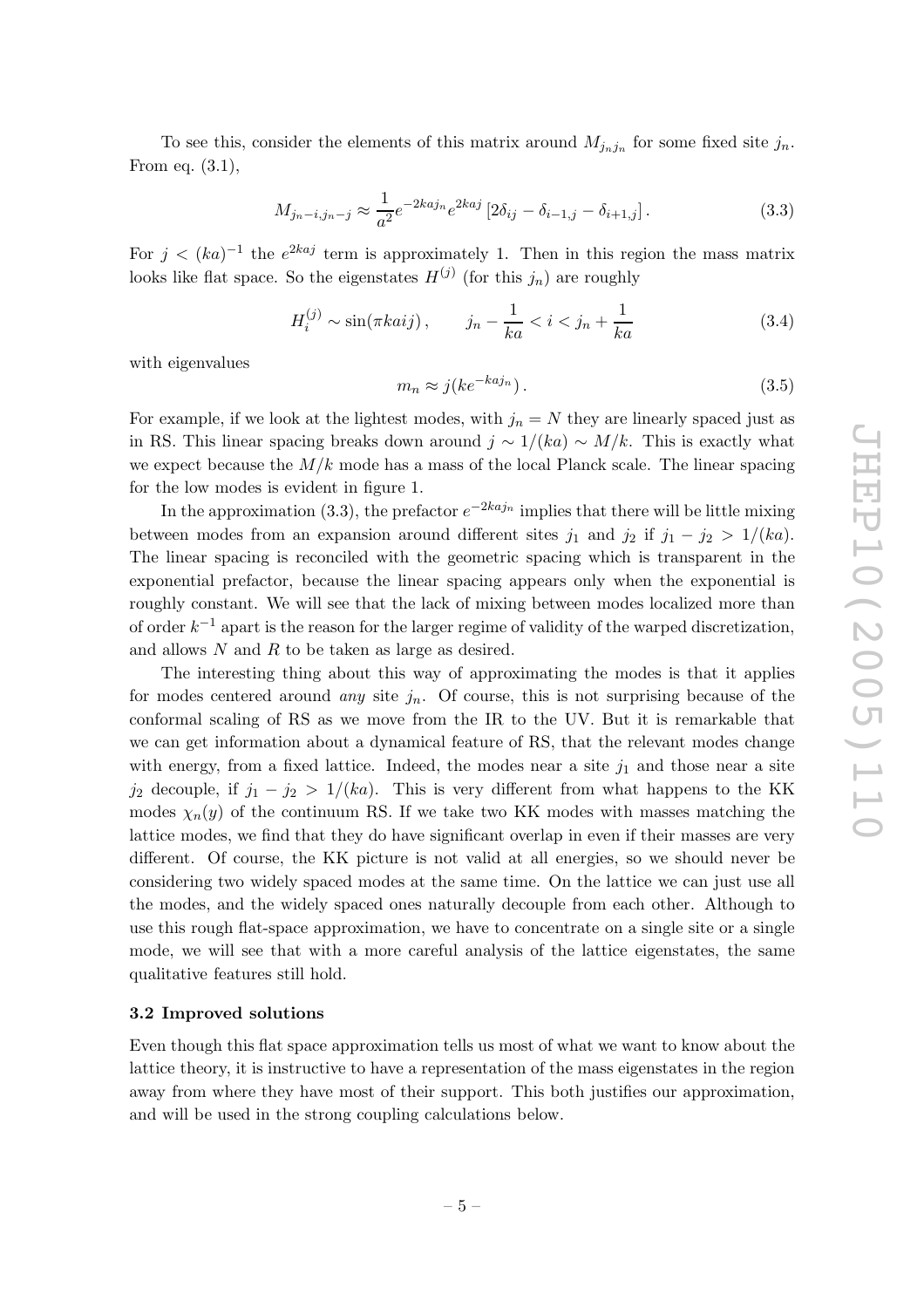<span id="page-7-0"></span>We want to develop a better understanding of the mass eigenstates of the lattice theory. We are looking for the eigenstates of

$$
M_{ij} = \frac{1}{a^2} e^{-2ka(j-1)} \left[ (e^{2ka} + e^{-2ka}) \delta_{ij} - e^{ka} \delta_{i+1,j} - e^{-ka} \delta_{i-1,j} \right],
$$
 (3.6)

for  $ka \lesssim 1$ . Let us define a matrix  $\eta$  which goes from position eigenstates to mass eigenstates

$$
h_j = \eta_j^n H_n. \tag{3.7}
$$

We have already observed from the flat space approximation, that  $\eta_j^n \sim \sin(nj)$  for  $|j |j_n| < 1/(ka)$ . Now we will confirm this and also approximate the  $\eta_j^n$  in other regions.

One approach is to use the bulk Kaluza-Klein modes to guide the search for the  $H_n$ . The KK equation following from the lagrangian [\(2.4\)](#page-3-0), with  $h(x,y) = \sum H_n(x)\chi_n(y)$ , is

$$
\chi''(y) - 4k\chi'(y) + m_n^2 e^{2ky}\chi(y) = 0
$$
\n(3.8)

It is not hard to see that the equation (3.8) maps directly onto the eigenvalue equation for  $M_{ij}$ . The small parameter ka is the step size for the dimensionless continuum variable  $\hat{y} = ky$ . Then, expanding the derivatives, (3.8) becomes

$$
\frac{1}{(ka)^2}[\chi(\hat{y}+ka)-2\chi(\hat{y})+\chi(\hat{y}-ka)] - \frac{4k}{(ka)}\frac{1}{2}[\chi(\hat{y}+ka)-\chi(\hat{y}-ka)] + m_n^2e^{2\hat{y}}\chi(\hat{y}) = 0.
$$
\n(3.9)

For the first derivative, we have taken two steps to symmetrize with respect to  $\pm$ .

On the other hand, we can invert (3.7)

$$
H_n = \eta_n^j e^{-2kaj} h_j. \tag{3.10}
$$

We have used the fact that  $H_n$  and  $\hat{h}_j = e^{-kaj} h_j$  are canonically normalized, so  $\eta_n^j e^{-kaj}$  is unitary. Then, hitting  $H_n$  with  $M_{ij}$ , and projecting out the  $h_j$  component we find

$$
\frac{1}{a^2}e^{-2ka(j-1)}\left[ (e^{2ka} + e^{-2ka})\eta_j^n - e^{-2ka}\eta_{j+1}^n - e^{2ka}\eta_{j-1}^n \right] - m_n^2\eta_j^n = 0.
$$
 (3.11)

For small ka this becomes

$$
\frac{1}{a^2} \left[ \eta_{j+1}^n - 2\eta_j^n + \eta_{j-1}^n - 2ka(\eta_{j+1}^n - \eta_{j-1}^n) \right] + e^{2ka(j-1)} m_n^2 \eta_j^n = 0, \qquad (3.12)
$$

which is the same as (3.9) for  $\eta_j^n = \chi_n(kaj)$ .

In the continuum, the solutions to  $(3.8)$  are KK modes:

$$
\chi_n(y) = e^{2ky} \mathcal{J}_2\left(\frac{m_n}{k} e^{ky}\right). \tag{3.13}
$$

The corresponding discrete modes are

$$
\eta_j^n = e^{2kaj} \mathcal{J}_2\left(\frac{m_n}{k} e^{kaj}\right). \tag{3.14}
$$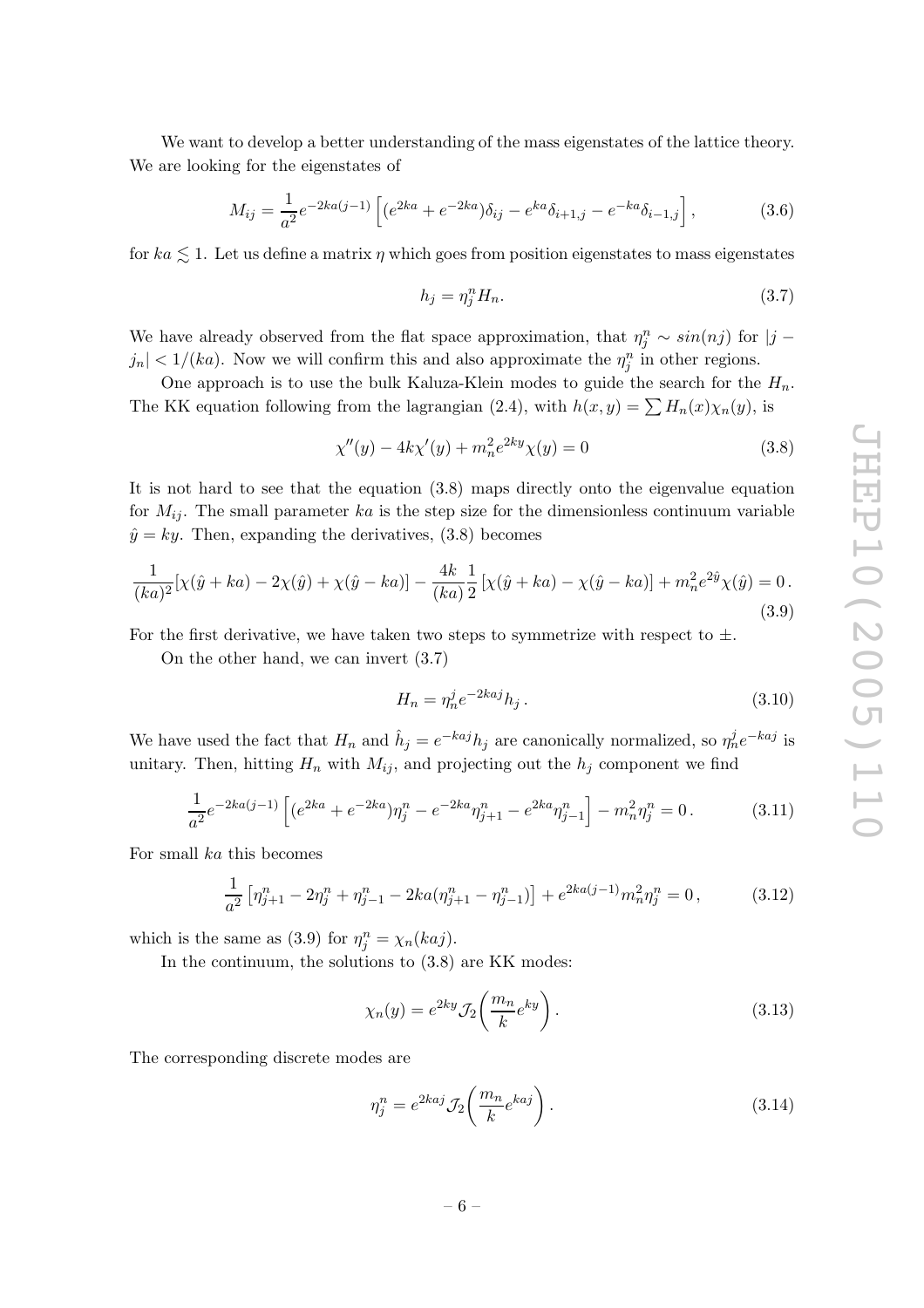We cannot really manipulate these discrete Bessel functions, but we do expect them to satisfy approximately the same relations as the continuum Bessel functions. For example, the relation

$$
\chi'_n(y) = e^{3kaj} \frac{m_n}{k} \mathcal{J}_1\left(\frac{m_n}{k} e^{kaj}\right) \tag{3.15}
$$

implies

$$
\eta_{j+1}^n - \eta_j^n \approx ka \frac{m_n}{k} e^{3kaj} \mathcal{J}_1\left(\frac{m_n}{k} e^{kaj}\right). \tag{3.16}
$$

Then it is rather trivial to show the modes are eigenstates — they must be because the equations match up.

But note that matching the continuum solutions onto the lattice works because we are using only the first term in the Taylor series, in going from ([3.8](#page-7-0)) to [\(3.9\)](#page-7-0). This is, in fact, all we can do, because we have only included nearest-neighbor links in the discretization. And that means that the solution will break down when the first derivative is no longer a good approximation, i.e. when1

$$
1 \approx ka\mathcal{J}'\left(\frac{m_n}{k}e^{ky}\right) \approx m_n a e^{kaj} \,. \tag{3.17}
$$

So these solutions should be good until  $m_n e^{kaj} \approx 1/a$ . In fact, the exact eigenstates of this matrix really look like the continuum KK Bessel functions only in this limited regime. The lattice does not just take a selection of the KK modes, but presents a fundamentally di fferent structure. However, this structure actually reproduces the correct physics, as the heavier KK modes in the continuum theory would be cutoff by the local strong coupling scale.

The Bessel solutions apply for small  $j < j_n$ . That is, they approximate the light KK modes at positions corresponding to energies above their mass. The Bessel functions peak and are localized when

$$
m_n e^{ka j_n} = k \,, \tag{3.18}
$$

which defines  $j_n$ . So, the Bessel approximation is good through the localization region. We also see that the width of the peak is determined by the width of the exponential, that is  $\Delta j \approx 1/(ka)$ , so the region where the Bessel function peaks is the same as the region where the flat space approximation applies.

In the flat space region, we can take

$$
\eta_j^n = e^{2kaj} \sin\left(\frac{\pi}{3}j\right) \sim e^{2kaj_n} \sin(j),\tag{3.19}
$$

which satisfies the small  $ka$  equation, following from  $(3.12)$  $(3.12)$ :

$$
2\eta_j^n - \eta_{j+1}^n - \eta_{j-1}^n = e^{2kaj} (am_n)^2 \eta_j^n , \qquad (3.20)
$$

with the eigenvalues  $m_n \sim (1/a)e^{-kan}$ .

These are not quite the same flat space solutions as the ones derived in the previous subsection from looking at the modes around a particular site. The difference is that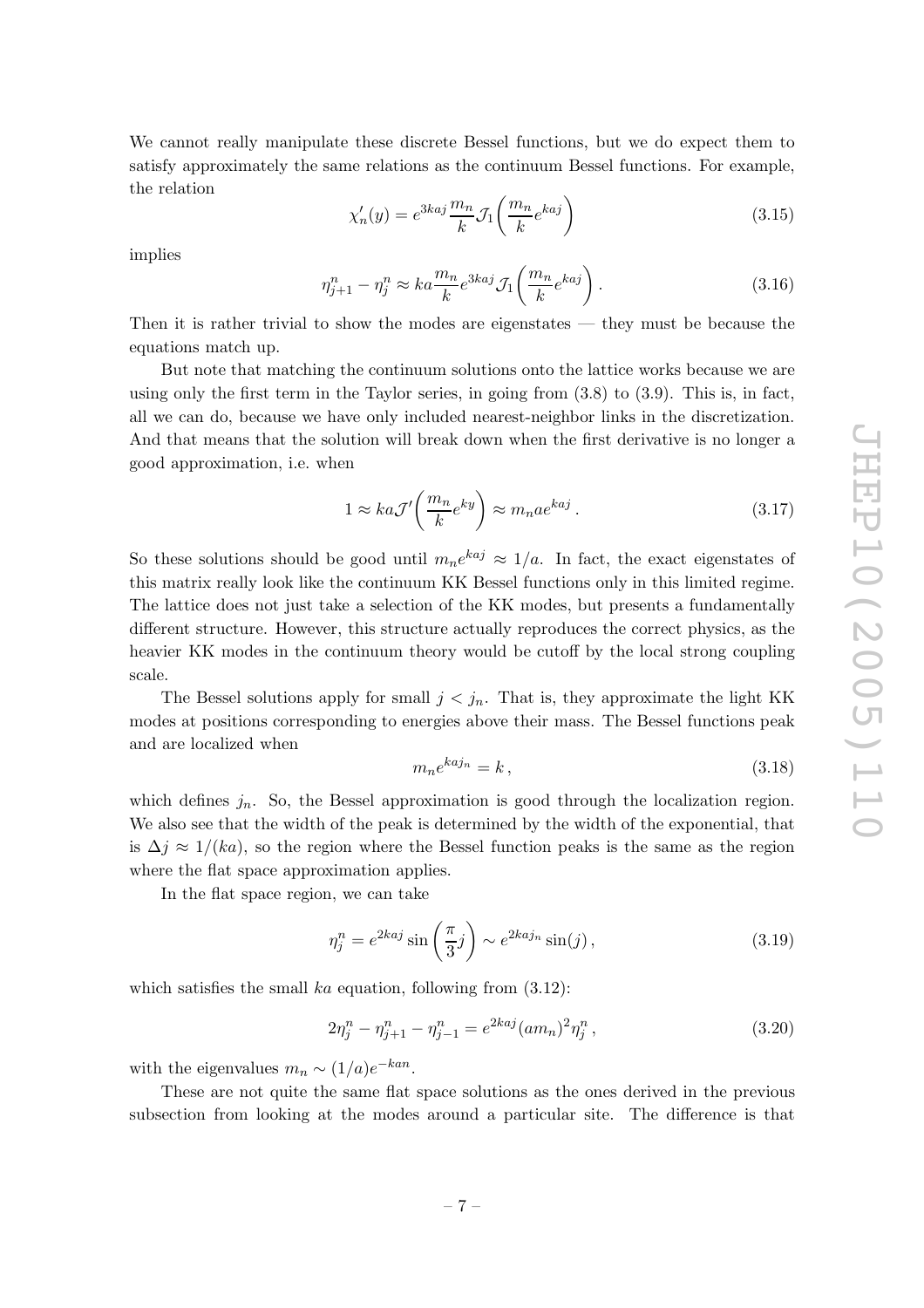<span id="page-9-0"></span>in the rough approximation, the heavier modes have higher frequency, because they are the excited states of a box around a particular site. We have seen here that the actual eigenstates all have the same frequency because each one is e ffectively the zero mode of a di fferent box, centered around the site where the mode is localized. Nonetheless, the important point is that modes of both approximations have the same qualitative features: oscillating behavior with roughly constant amplitude over around  $1/(ka)$  sites.

Now we have solutions for small j, in the Bessel regime, and for  $j \sim j_n$ , in the flat space regime. For large  $j$ , so that  $m_n a e^{k a j} \gg 1$  the solutions are

$$
\eta_j^n \approx (-1)^j e^{-kaj^2} e^{-kaj} (m_n a)^{-2j} . \tag{3.21}
$$

We can check

$$
\eta_{j+1}^n = -e^{-2ka}i e^{-2ka} (m_n a)^{-2} \eta_j^n \tag{3.22}
$$

$$
\eta_{j-1}^n = -e^{2kaj}(m_n a)^2 \eta_j^n. \tag{3.23}
$$

So in this regime  $\eta_{j-1}^n \gg \eta_{j}^n \gg \eta_{j+1}^n$  and thus [\(3.11\)](#page-7-0) reduces to

$$
-\frac{1}{a^2}e^{-2kaj}\eta_{j-1}^n - m_n^2\eta_j^n = 0,
$$
\n(3.24)

which is satisfied by our ansatz.

In summary, the solutions for the eigenstates are (up to normalization)

$$
\eta_j^n \propto \begin{cases} e^{2kaj} \mathcal{J}_2\left(\frac{m_n}{k} e^{kaj}\right), & j < j_n \\ \sin(j), & j \sim j_n \\ (-1)^j e^{-kaj^2} e^{-kaj} (m_n a)^{-2j}, & j > j_n \end{cases}
$$
(3.25)

To align and normalize the solutions, note that the Bessel solution is exponentially growing

$$
e^{2kaj} \mathcal{J}_2\left(\frac{m_n}{k} e^{kaj}\right) \approx \left(\frac{m_n}{k}\right)^2 e^{4kaj} \,. \tag{3.26}
$$

And in the third, large j, regime,  $\eta_j^n$  dies as  $\exp(-ka_j^2)$ . So in both of these regimes, the modes have most of their support towards the middle. This means that the normalization is determined almost entirely from the flat space approximation.

Thus we are led back to our original guess. We only need the flat space approximation. If we are looking near a site  $j_n$  associated with a mode n then

$$
\eta_j^m \approx \begin{cases} \sqrt{ka}\sin(j), & |j - j_n| < \frac{1}{(ka)}\\ 0, & |j - j_n| > \frac{1}{(ka)} \end{cases} \tag{3.27}
$$

Some exact eigenvectors are plotted in figure [2](#page-10-0), and the approximation (3.25) is shown in figure [3](#page-10-0).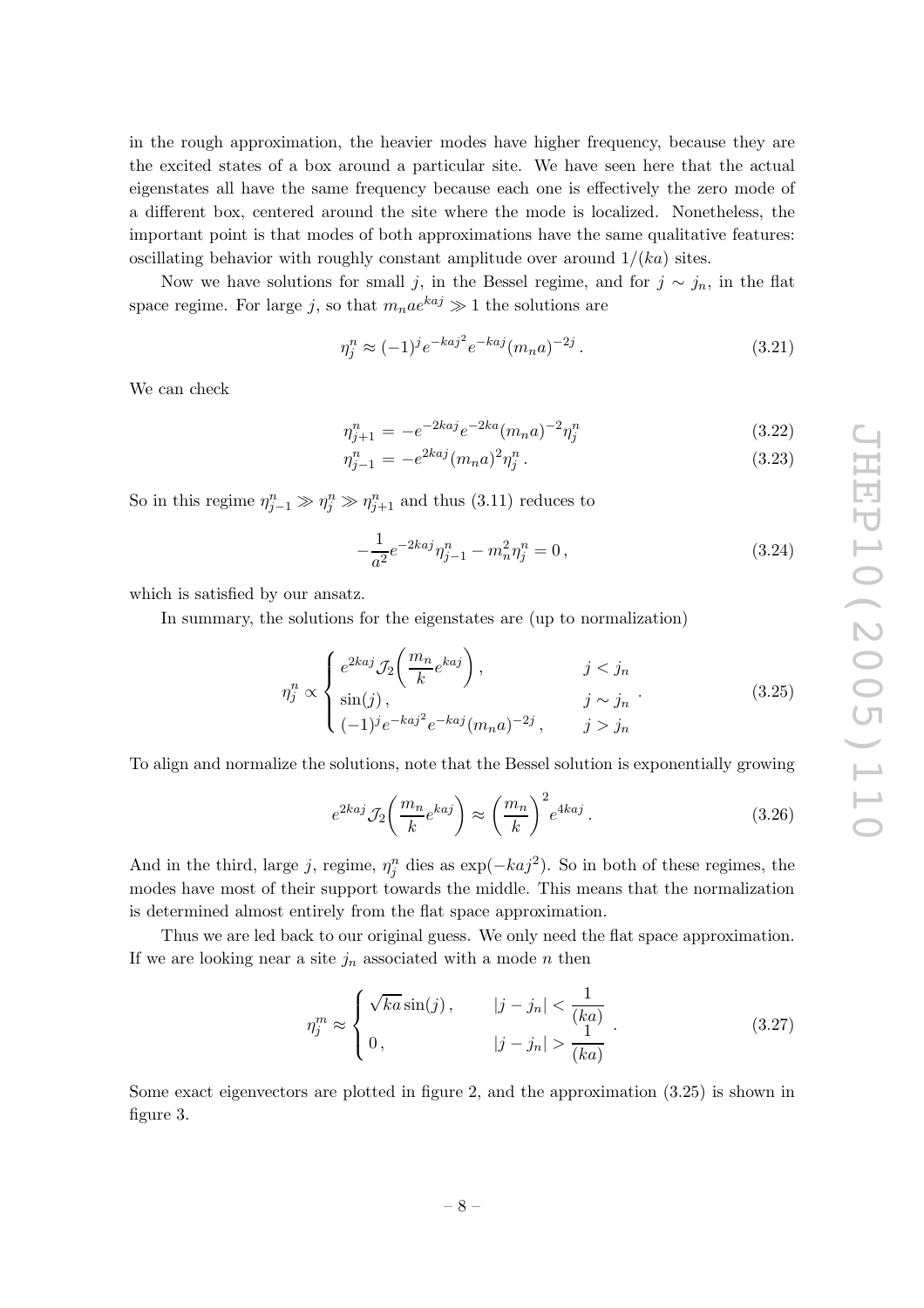<span id="page-10-0"></span>

Figure 2: Exact eigenvectors of the mass matrix as a function of site. The numerical solutions for the 10th, 100th and N<sup>th</sup> eigenstates with  $N = 200$  and  $1/(ka) = 10$  are shown. Heavier modes are on the left. The Nth mode is the lightest, and localized on the Nth, IR, site.



Figure 3: Approximate solutions, with the same parameters as in figure.

#### 4. Strong coupling

Now that we understand the eigenstates of the lattice theory, we can ask whether there is any limit in which the lattice is a good approximation to the continuum. First, let us recall some di fficulties that are encountered in flat space [\[5](#page-16-0), [6\]](#page-16-0).

#### 4.1 Flat space

To trust the predictions of the lattice theory, it is essential to know the scale at which it becomes nonperturbative and the e ffective theory breaks down. In a gravitational system, as in a gauge theory, the easiest way to find this scale is to introduce Goldstone bosons restoring a non-linear symmetry, a la CCWZ [\[13\]](#page-16-0). This procedure is explained in detail in [[4](#page-15-0)], and we will only briefly review it here. For a massless graviton, this means restoring general coordinate invariance with vector  $(A_{\alpha})$  and scalar  $(\phi)$  Goldstones:

$$
h_{\mu\nu} = g_{\mu\nu} - \eta_{\mu\nu} \to g_{\mu\nu} - \partial_{\mu} Y^{\alpha} \partial_{\nu} Y^{\beta} \eta_{\alpha\beta} \tag{4.1}
$$

$$
Y_{\alpha} \equiv A_{\alpha} + \phi_{,\alpha} \,. \tag{4.2}
$$

Then the Fierz-Pauli mass term generates a kinetic term for the scalar

$$
h_{\mu\nu}^2 - h^2 \to h_{\mu\nu}^2 - h^2 + \phi_{,\mu,\nu}^2 - (\Box \phi)^2 + 2\phi_{,\mu,\nu}(h_{\mu\nu} - \eta_{\mu\nu}h) + (\Box \phi)^3 + \cdots
$$
 (4.3)

The two four-derivative terms for  $\phi$  cancel after integration by parts, leaving a proper two-derivative kinetic term for  $\phi$  after the  $h, \phi$  kinetic matrix is diagonalized. The  $\phi$  selfinteractions are the strongest and indicate where the theory breaks down. The scales are

$$
\mathcal{L} = M_P^2 h \Box h + M_P^2 m^2 h^2 + M_P^2 m^2 \phi \Box h + M_P^2 m^2 (\Box \phi)^3. \tag{4.4}
$$

So the canonically normalized fields are  $h^c = M_P h$  and  $\phi^c = M_P m^2 \phi$  leading to

$$
\mathcal{L} = h^c \Box h^c + \phi^c \Box h^c + (M_P m^4)^{-1} (\Box \phi)^3 , \qquad (4.5)
$$

from which we read that the cutoff is  $\Lambda = \Lambda_5 \equiv (M_P m^4)^{1/5}$ .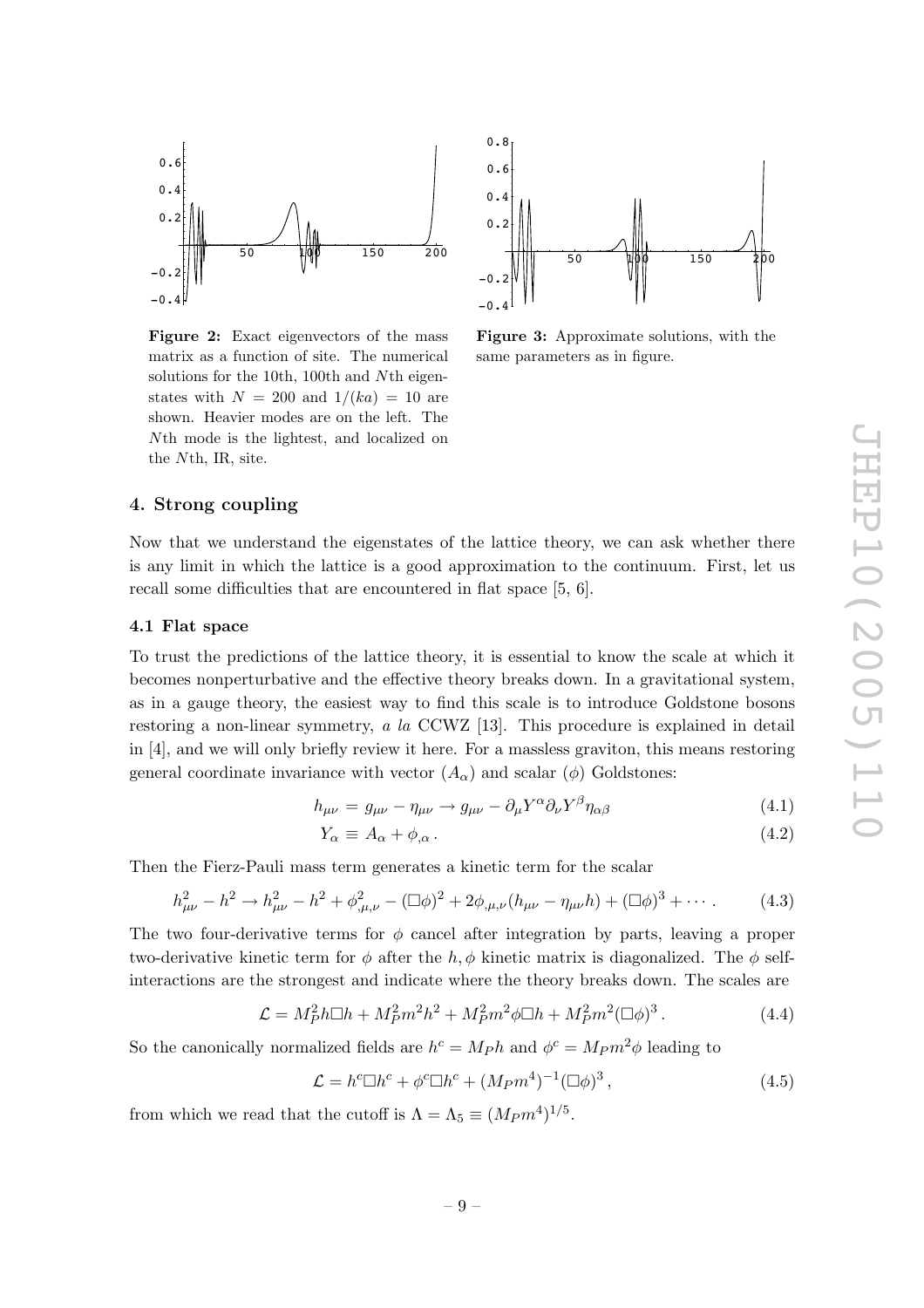On the flat space lattice, there are many massive gravitons. So we introduce many Goldstones via  $\Delta h_j \to \Delta h_j + \Box \phi_j + \cdots$ . Then

$$
\mathcal{L} = \sum_{j} M^{2} h_{\mu\nu}^{j} \Box h_{\mu\nu}^{j} + \frac{M^{2}}{a^{2}} \left[ (h_{\mu\nu}^{j+1} - h_{\mu\nu}^{j})^{2} + (h_{\mu\nu}^{j+1} - h_{\mu\nu}^{j}) \Box \phi^{j} + (\Box \phi^{j})^{3} \right]. \tag{4.6}
$$

Barring any unforeseen cancellations the strong coupling scale is determined by the interactions of the lightest mode. On the lattice, the effective higher-dimensional modes (the KK modes) get contributions from all the site modes, so there is a corresponding 1/N suppression of the interactions. For example, with  $h_j = \exp(2\pi i j n/N)H_n$ 

$$
\sum_{j} M^{2} h_{\mu\nu}^{j} \Box h_{\mu\nu}^{j} \rightarrow \sum_{n} NM^{2} H_{\mu\nu}^{n} \Box H_{\mu\nu}^{n} , \qquad (4.7)
$$

so the Planck scale associated with the sites is lower by a factor of  $\sqrt{N}$  than the Planck scale of the modes. For the gravity case, there is an additional N-dependence for the scalar longitudinal modes because they get their kinetic term from mixing with di fferences. Then,

$$
\sum_{j} \frac{M^2}{a^2} (h_{\mu\nu}^{j+1} - h_{\mu\nu}^j) \Box \phi^j \to \sum_n N \frac{M^2}{a^2} \frac{1}{N} H \Box \Phi \,. \tag{4.8}
$$

Thus with  $H^c = \sqrt{N}MH$  we get  $\Phi^c = M/(\sqrt{N}a^2)\Phi$ . This means that the strongest interaction, from the lightest mode, is

$$
\sum_{j} \frac{M^2}{a^2} (\Box \phi^j)^3 \to N \frac{N^{3/2} a^4}{M} (\Box \Phi_1^c)^3 = \frac{1}{N M_P m_1^4} (\Box \Phi_1^c)^3 , \tag{4.9}
$$

where  $m_1 = 1/Na$  and  $M_P = \sqrt{N}M$ . Thus the strong interaction for the flat space lattice is at a scale

$$
\Lambda_{\text{flat}} = (MN^{-5/2}a^{-4})^{1/5} = (NM_P m_1^4)^{1/5} \,. \tag{4.10}
$$

Since this  $M_P$  is the low energy Planck scale, and  $m_1$  is the physical mass, we can see that this scale is higher by a factor of  $N^{1/5}$  than that of a single massive graviton.

The fact that the strong coupling scale is heavier than the mass of the light mode tells us that this is a good e ffective theory for the light mode. But for a real lattice description of flat space, this must be a good e ffective theory all the way up to the 5D Planck scale,  $M_5^3 = M_P^2 R^{-1}$ . Since  $R = m_1^{-1}$  we can write the cutoff as  $\Lambda_{\text{flat}} = (M_5^3 R^{-5} a^{-2})^{1/10}$ . Then for  $\Lambda_{\text{flat}} > M_5$  we would need  $M_5a < (RM_5)^{-5/2}$ . But since  $RM_5 \gg 1$  this means that  $a \ll M_5^{-1}$  — the lattice spacing has to be much smaller than the Planck length. But this does not make sense. For the lattice to cut o ff the divergences from gravity, we must take  $a > M_5^{-1}$ .

Another way to understand the di fficulty is to observe that with the lattice spacing at its limit,  $a = M_5^{-1}$ , we get  $\Lambda_{\text{flat}} = \sqrt{M_5/R} \ll M_5$ . So there will be new effects at distances much much larger than the Planck length. These non-local e ffects are most apparent if we work directly in the continuum limit

$$
a^{-2}(\Delta h_j + \Box \phi_j + (\Box \phi_j)^2)^2 \to (\partial_y h)^2 + a^{-1}(\partial_y \phi)(\Box h) + a^{-2}(\Box \phi)^3 + \cdots
$$
 (4.11)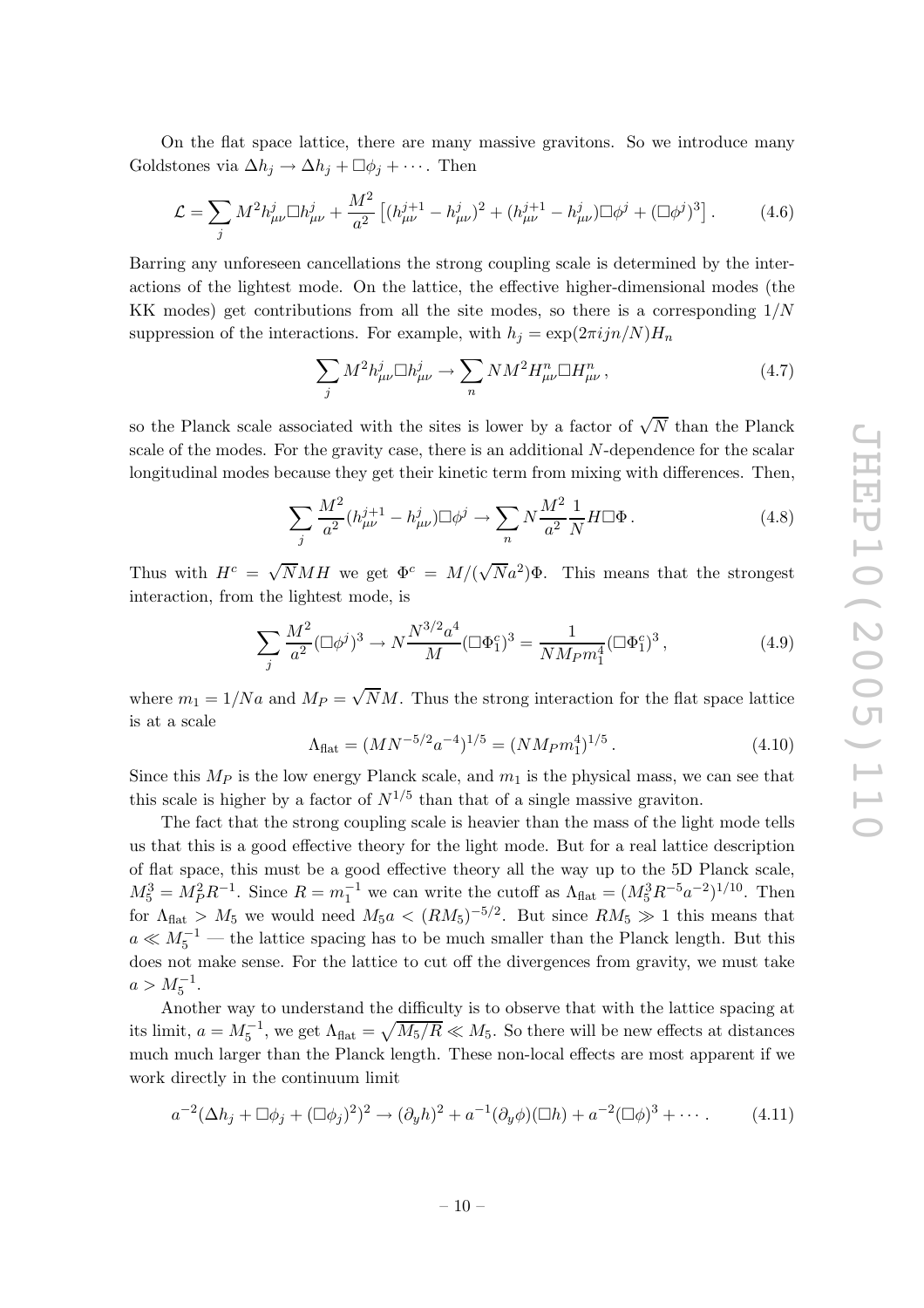<span id="page-12-0"></span>An integration by parts has been performed on the middle term. This shows that  $\psi = \partial_y \phi$ is the propagating field, while  $\phi$  without derivatives is producing the strong interactions. In terms of  $\psi$  the lagrangian contains

$$
\mathcal{L} = M_5^3 R h \Box h + M_5^3 R h \Box \psi + M_5^3 R a \left(\frac{\Box}{\partial_y} \psi\right)^3 + \cdots. \tag{4.12}
$$

The long wavelength modes with  $\partial_y \sim R^{-1}$  interact at the scale  $\Lambda_{\text{flat}} = (M_5^3 R^{-5} a^{-2})^{1/10}$ we derived above. But we can also now see that the strong interactions are really non-local in the extra dimension. Formally, as  $a \to 0$  (or  $N \to \infty$ ), the strong coupling problem disappears, as it must if this lattice is to classically reproduce the continuum. However, Λ does not grow with N fast enough to ensure that the effective theory is consistent.

#### 4.2 Warped space

Now let us see how these observations change in the warped background. We introduce Goldstones into the warped space lagrangian in the usual way

$$
\mathcal{L} = \sum_{j} M^{2} e^{-2kaj} h^{j}_{\mu\nu} \Box h^{j}_{\mu\nu} + \frac{M^{2}}{a^{2}} e^{-4kaj} \left[ (h^{j+1}_{\mu\nu} - h^{j}_{\mu\nu})^{2} + (h^{j+1}_{\mu\nu} - h^{j}_{\mu\nu}) \Box \phi^{j} + (\Box \phi^{j})^{3} \right].
$$
\n(4.13)

The warp factor in front of the kinetic term tells us that the Planck scale on a site is

$$
M_j = Me^{-kaj} \tag{4.14}
$$

This is the warping we expect from the continuum. For the KK modes, we saw that to a good approximation  $1/(ka)$  modes have support at each site so we expect this parameter to play the role of N in the previous section. So the e ffective Planck scale for the modes will be

$$
M_n = \frac{1}{\sqrt{ka}} M_{j_n} \tag{4.15}
$$

in agreement with the observation that  $1/(ka)$  in the warped case should play the role of N .

In fact, because we are approximating the KK modes for warped space by mapping to a position-dependent set of flat space solutions, we can simply use the flat space results if we just complete the map. Looking at the lagrangian, in the approximation of section [3.1,](#page-5-0) we see that the warped space lagrangian for the  $1/(ka)$  modes around mode n is equivalent to a flat space lattice with

$$
M_{\text{flat}} \to M_{j_n} = Me^{-kaj_n} \qquad \frac{1}{a_{\text{flat}}} \to \frac{1}{a} e^{-kaj_n} \qquad N_{\text{flat}} \to \frac{1}{ka} \,. \tag{4.16}
$$

Thus the strong coupling scale becomes

$$
\Lambda_{\text{flat}} = \left(\frac{M_{\text{flat}}}{N_{\text{flat}}^{5/2} a_{\text{flat}}^4}\right)^{1/5} \to \Lambda_{\text{warp}} = \left((ka)^{5/2} M_{j_n} \frac{1}{a^4} e^{-4ka j_n}\right)^{1/5} = \left(\frac{1}{ka} M_n m_n^4\right)^{1/5},\tag{4.17}
$$

where  $m_n = ke^{-k a j_n}$  is the mass of the lowest mode in the expansion around site j.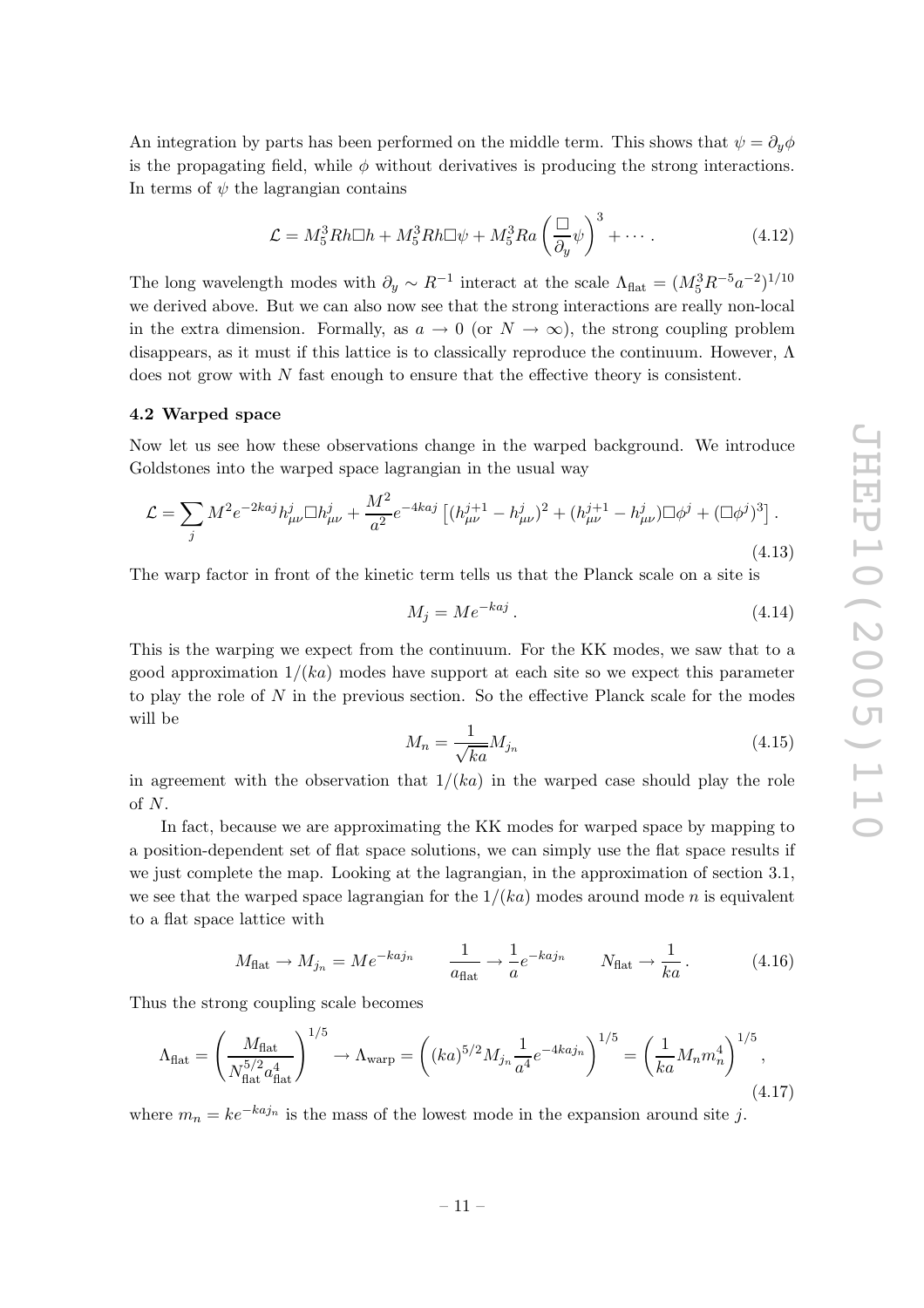This result is superficially similar to that of flat space. The strong coupling scale is a factor of  $N_{flat} \sim 1/(ka)$  above the strong coupling scale for a single massive graviton. But there is a huge di fference — the strong coupling scale does not depend on the size of the space we are latticizing. There is no dependence on the total number of lattice sites N, or equivalently on the IR scale  $R = ae^{-kaN}$ . In flat space, the strong coupling was determined by the lightest mode, but in warped space, it is determined by the lightest mode with support on the site  $j$ . For a  $j$  close to the UV brane, all the modes which live there are much heavier than the  $1/R$  mode which would dominate if the space were flat.

However this is not the whole story. In warped space, there is not a single strong coupling scale; the strong coupling scale depends on the observer. In fact, there is an important di fference between the scale associated with a particular mode and the scale that an observer on a particular site would see. For a mode of mass  $m_n$ , the strong coupling scale is the usual

$$
\Lambda_{\text{mode}} \sim (M_n m_n^4)^{1/5} \,. \tag{4.18}
$$

This scale is heavier than  $m_n$ , so the mode is weakly coupled at energies near its mass. However, an observer at site j would see  $1/(ka)$  modes. In particular, the mode of mass  $m_n$  would be relevant even at energies as high as  $m_n/(ka)$ . When looking at the strong coupling scale on a site we must use  $\Lambda_{\rm warp}$  of Equation [\(4.17\)](#page-12-0). The relevant Planck scale for the observer is  $M_{j_n} = \sqrt{k a} M_n$ . For example, with a lattice spacing  $1/a \sim M$  we would find that

$$
\Lambda_{\text{site}} = \Lambda_{\text{warp}} = M_{j_n} \sqrt{\frac{k}{M}} < M_{j_n} \,. \tag{4.19}
$$

So, if we only talk about modes, there is no strong-coupling problem in warped space. But observers localized at some position in the bulk (that is, on a particular lattice site) must encounter strong coupling before the local Planck scale. In asking about the lattice theory, it makes sense to consider the site basis, since otherwise the cut-o ff is determined solely by the IR regime.

We can understand these results in continuum language as well. In the warped case,

$$
\mathcal{L} = e^{-4kaj} \frac{M_5^3}{a^2} (\Delta h_{\mu\nu}^j + \Box \phi_j)^2 \to M_5^3 e^{-4ky} (\partial_y h)^2 + \frac{M_5^3}{a} e^{-4ky} (\Box \phi)(\partial_y h). \tag{4.20}
$$

When we integrate by parts, the  $\partial_y$  term hits the warp factor, so there are two pieces

$$
\frac{1}{a}e^{-4ky}(\partial_y\phi - 4k\phi)(\Box h). \tag{4.21}
$$

Initially, we might expect that for the long wavelength modes, with  $\partial_y \sim 1/R$ , the  $k\phi$  piece will dominate and prevent nonlocal e ffects. However, this would work only if there were modes spread out over the whole space. In warped space, there are not really any  $1/R$ modes. The wavelengths in the extra dimension are in fact limited by  $k < \partial_y < 1/a$  — at each site, there are only  $1/(ka)$  modes. So  $\partial_y \geq k$  and we can basically ignore the  $k\phi$  term in (4.21).

Using  $\hat{h} = \exp(-ky)h$ , and adding the  $a/(ka) = 1/k$  volume factor, the lagrangian becomes

$$
\mathcal{L} \supset \frac{M_5^3}{k} \hat{h} \Box \hat{h} + \frac{M_5^3}{k} \frac{1}{a} e^{-3ky} \hat{h} \Box (\partial_y \phi) + \frac{M_5^3}{k} \frac{1}{a^2} e^{-4ky} (\Box \phi)^3. \tag{4.22}
$$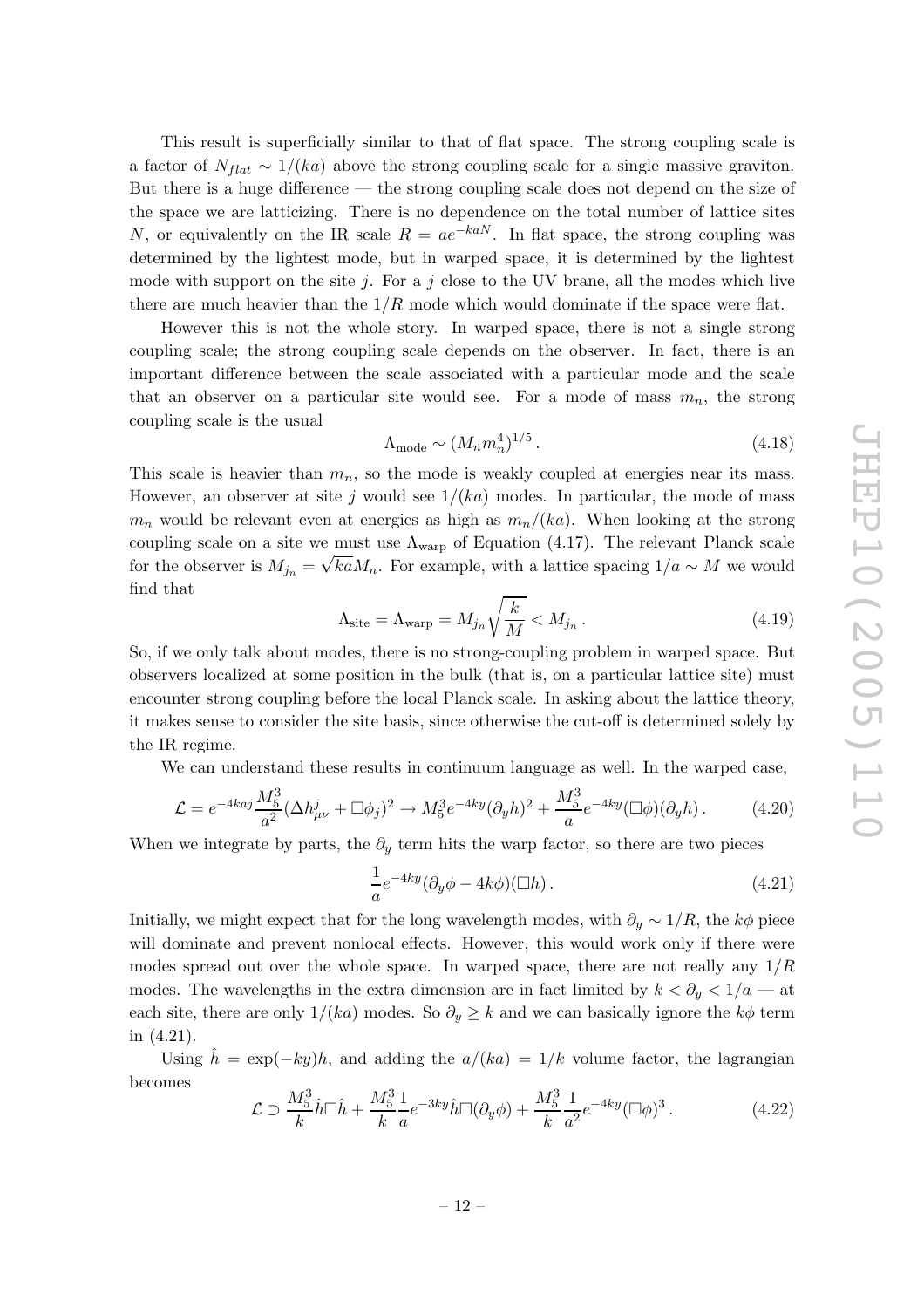<span id="page-14-0"></span>The canonical propagating field is then

$$
\psi = \partial_y \phi^c = \frac{M_5^{3/2}}{k^{1/2} a} e^{-3ky} \partial_y \phi \,, \tag{4.23}
$$

and the cubic scalar coupling becomes

$$
\frac{M_5^3}{ka^2}e^{-4ky}(\Box\phi)^3 \to \frac{ak^{1/2}}{M_5^{3/2}\partial_y^3}e^{5ky}(\Box\phi^c)^3.
$$
\n(4.24)

For a mode of frequency  $\partial_y \sim \omega$  this gives a strong coupling scale of

$$
\Lambda^5 = \frac{M_5^{3/2} \omega^3}{ak^{1/2}} e^{-5ky} . \tag{4.25}
$$

If we look at the individual modes, then  $\omega \sim 1/a$  (cf Eq ([3.27](#page-9-0))), and so the mode scale is

$$
\Lambda_{\rm mode}^5 = \frac{M_5^{3/2}}{\sqrt{k}} \frac{1}{a^4} e^{-5ky},\tag{4.26}
$$

which is the same as  $M_n m_n^4$  that we derived above. An observer at position y is sensitive to wavelengths as high as  $\omega \sim k$ , which gives

$$
\Lambda_{\text{site}} = (M_5^3 k^5 a^{-2})^{1/10} e^{-ky}.
$$
\n(4.27)

This is the same as the flat space interaction scale  $\Lambda_{\text{flat}} = (M_5^3 R^{-5} a^{-2})^{1/10}$  with  $k = R^{-1}$ the playing the role of the IR cuto ff for the warped space.

#### 5. Conclusion

We have shown that a straightforward discretization of the warped AdS geometry produces a low-energy theory which is valid above the scale of local curvature at any site. This is in fact su fficient for investigating many physical features, such as the renormalization group behavior of the theory as in  $[15-18]$  $[15-18]$ . However, the discretization does not allow us to reach the UV cuto ff of the continuum theory. In the energy regime between the warped AdS scale and the warped higher-dimensional Planck scale, the theory acts like flat space and the same strong coupling problems as in flat space appear. This is not surprising; at energies above the local curvature, the theory approaches flat space, and therefore we do not expect manifestly holographic behavior. But it is extremely interesting that some of the holographic behavior of warped space is also manifested on the lattice; for example, we have found that the mass eigenvalues are globally geometrically spaced, with only  $M/k$ modes localized near any particular site.

An important distinction from the flat space theory is that we can take the large volume limit because the UV and IR cuto ffs are independent. In flat space, the UV cuto ff goes down as the size of the space,  $R$ , is increased. In curved space, the UV cutoff only depends on the curvature scale, k; the cutoff in a particular region is completely ignorant of the total volume, or equivalently, the total number of sites. This cuto ff is still below the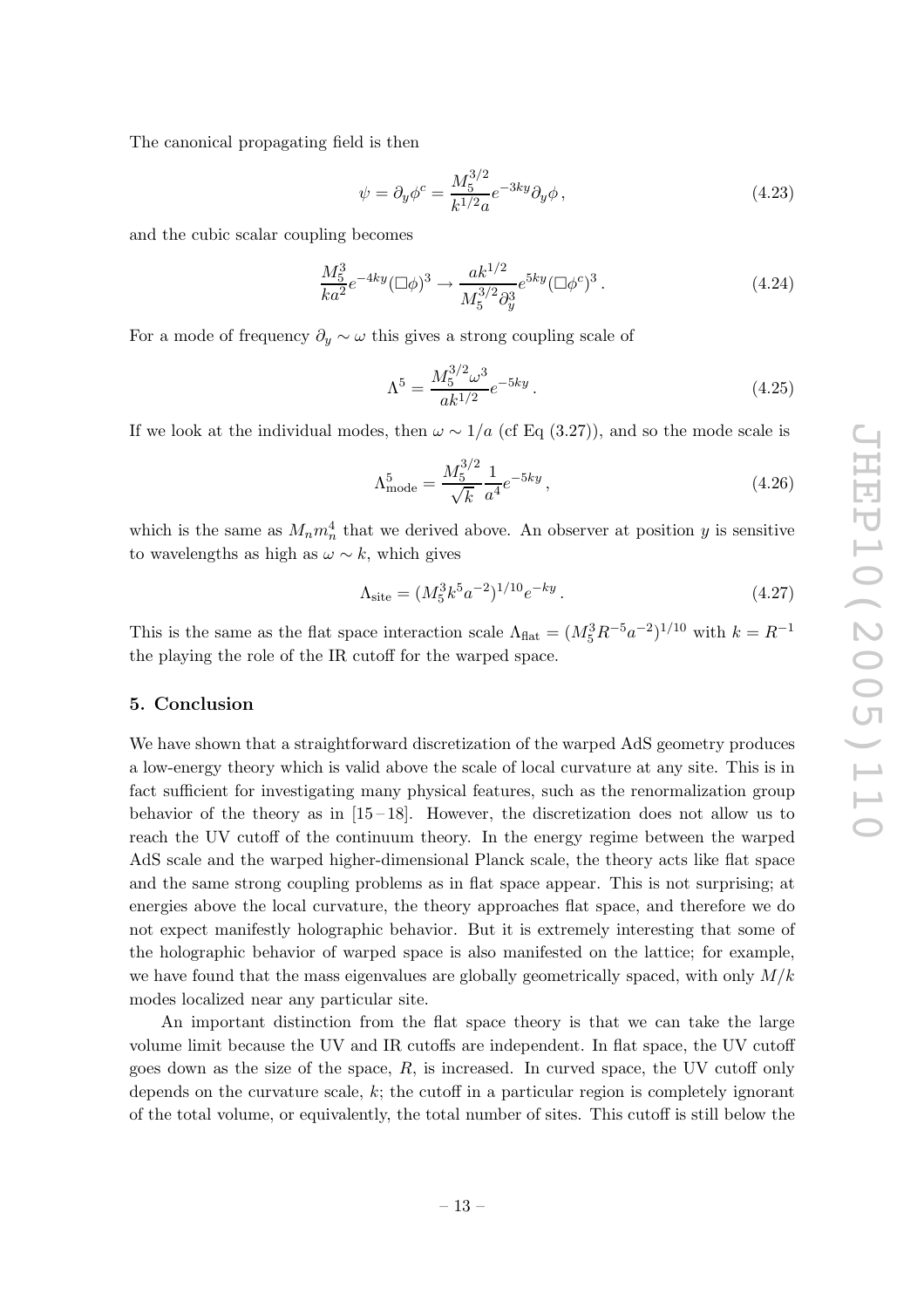<span id="page-15-0"></span>local Planck scale, so even in the warped case, the lattice cannot be used as a regulator — divergences must still be cuto ff by hand (even in the supersymmetric case [\[22\]](#page-16-0)), or new physics must enter at a scale below the lattice spacing.

As in any non-renormalizable theory with a dimensionful scale, there is a natural limit to the lattice spacing, and thus a natural limit to the number of sites on the lattice. In warped space, this is a particularly strong bound. For example, in RS1 [1], the dimensionful scale is  $M_P$ , but the size of the space is set by  $ke^{-kR} = TeV$  and so  $N < 30$ . Nonetheless, on a larger warped space, approaching RS2 [2], 1/N e ffects can be parametrically ignored. Note that it is precisely because we can take the large volume limit with fixed lattice spacing that large- $N$  is interesting. In flat space, because the UV cutoff decreases as the volume grows, in the large volume limit the cuto ff goes to zero. In warped space, it remains above the local curvature scale.

Because the discretization of RS is su fficiently well behaved, we expect a similar discrete theory may be a useful tool for studying other geometries that exhibit holographic behavior. For example, the metric for de Sitter space and some black holes can be written in a warpfactor notation [\[14](#page-16-0)]. Thus their discretizations should be similar and may help unravel their holographic features. Another interesting example is local localization [[19\]](#page-16-0), in which the warp factor decreases to a minimum and then grows again. We expect that sites in the turnaround regime will have a low cuto ff. However, modes localized on these sites will have very little support in the region where four-dimensional gravity applies. There is no reason to expect the massive mode of locally localized gravity that plays the role of the massive graviton to cause problems. Presumably locally localized gravity is far more general. The discrete version of theories with non-monotonic warp factor could be a useful tool for studying di fferent examples of locally localized gravity, even with more than one extra dimension.

#### Acknowledgments

We would like to thank J. Gallicchio and I. Yavin for discussing their results [[20](#page-16-0)]. We would also like to thank Y. Shadmi and R. Mahbubani for discussions. After this work was published, we were informed that a related discussion can be found in [[21\]](#page-16-0). The work of LR was supported in part by NSF Award PHY-0201124.

#### References

- [1] L. Randall and R. Sundrum, A large mass hierarchy from a small extra dimension , [Phys.](http://www-spires.slac.stanford.edu/spires/find/hep/www?j=PRLTA%2C83%2C3370) Rev. Lett. 83 [\(1999\) 3370](http://www-spires.slac.stanford.edu/spires/find/hep/www?j=PRLTA%2C83%2C3370) [[hep-ph/9905221](http://xxx.lanl.gov/abs/hep-ph/9905221)].
- [2] L. Randall and R. Sundrum, An alternative to compactification , [Phys. Rev. Lett.](http://www-spires.slac.stanford.edu/spires/find/hep/www?j=PRLTA%2C83%2C4690) 83 (1999) [4690](http://www-spires.slac.stanford.edu/spires/find/hep/www?j=PRLTA%2C83%2C4690) [[hep-th/9906064](http://xxx.lanl.gov/abs/hep-th/9906064)].
- [3] N. Arkani-Hamed, A.G. Cohen and H. Georgi, (De)constructing dimensions, [Phys. Rev. Lett.](http://www-spires.slac.stanford.edu/spires/find/hep/www?j=PRLTA%2C86%2C4757) 86 [\(2001\) 4757](http://www-spires.slac.stanford.edu/spires/find/hep/www?j=PRLTA%2C86%2C4757) [[hep-th/0104005](http://xxx.lanl.gov/abs/hep-th/0104005)].
- [4] N. Arkani-Hamed, H. Georgi and M.D. Schwartz, *Effective field theory for massive gravitons* and gravity in theory space, Ann. Phys.  $(NY)$  305 (2003) 96 [[hep-th/0210184](http://xxx.lanl.gov/abs/hep-th/0210184)].